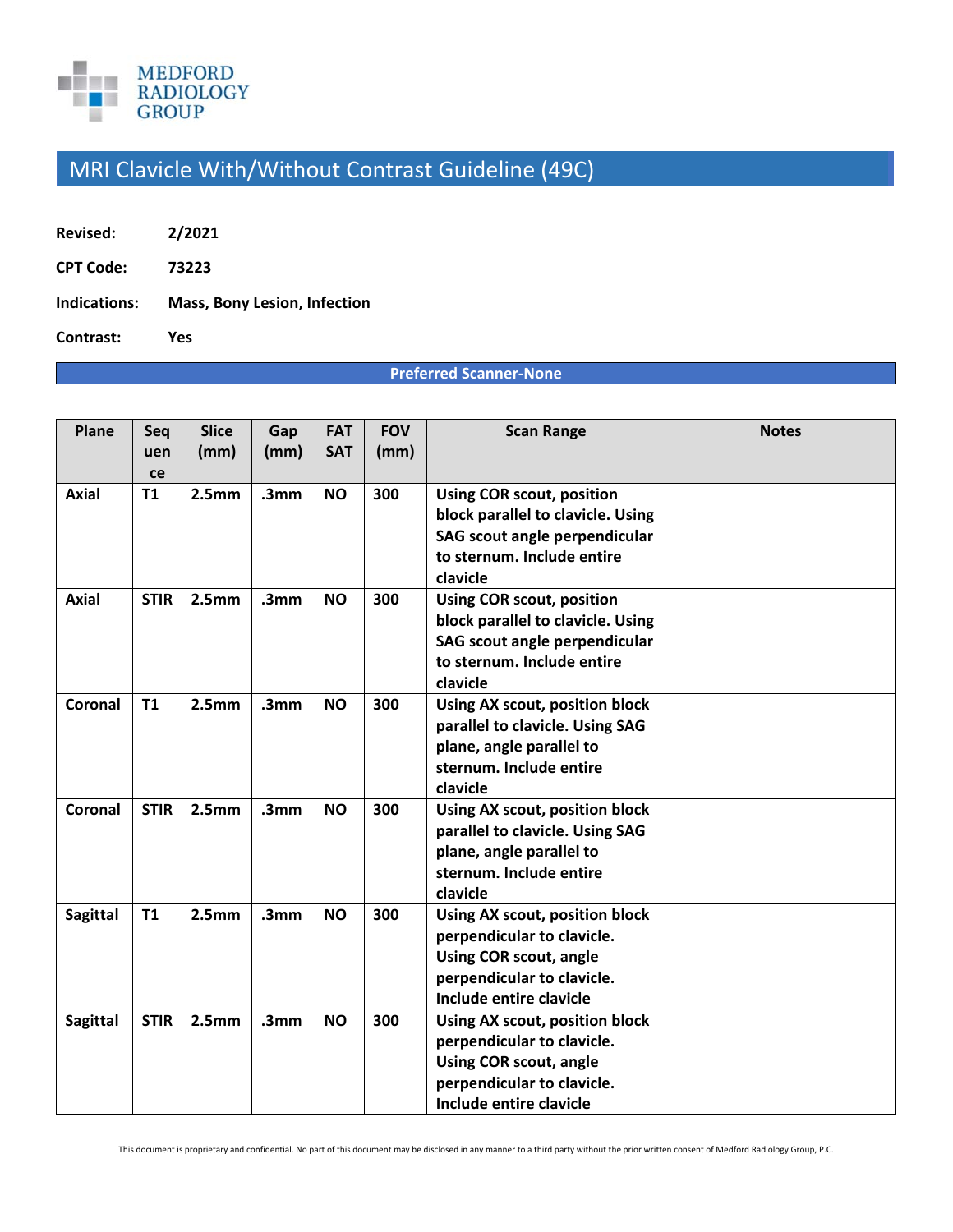

## MRI Clavicle With/Without Contrast Guideline (49C)

| *SEE<br>NOTES* | <b>T1</b><br>2.5 <sub>mm</sub> | .3mm | 300<br><b>YES</b> | See plane above as applies to<br>mass | Pre contrast FS plane should<br>be determined at TOS. Pick<br>plane that best demonstrates<br>mass. Pre Contrast and post<br>contrast sequence in same<br>plane must match EXACTLY<br>(same TR/TE/NEX/FA etc) |
|----------------|--------------------------------|------|-------------------|---------------------------------------|---------------------------------------------------------------------------------------------------------------------------------------------------------------------------------------------------------------|
|----------------|--------------------------------|------|-------------------|---------------------------------------|---------------------------------------------------------------------------------------------------------------------------------------------------------------------------------------------------------------|

## **CONTRAST**

| Plane           | <b>Sequence</b> | <b>Slice</b>      | Gap              | <b>FAT</b> | <b>FOV</b> | <b>Scan Range</b>                                                                                                                            | <b>Notes</b>   |
|-----------------|-----------------|-------------------|------------------|------------|------------|----------------------------------------------------------------------------------------------------------------------------------------------|----------------|
|                 |                 | (mm)              | (mm)             | <b>SAT</b> | (mm)       |                                                                                                                                              |                |
| <b>Axial</b>    | T1              | 2.5 <sub>mm</sub> | .3 <sub>mm</sub> | <b>YES</b> | 300        | Using COR scout, position block parallel<br>to clavicle. Using SAG scout angle<br>perpendicular to sternum. Include entire<br>clavicle       | <b>FAT SAT</b> |
| Coronal         | T1              | 2.5 <sub>mm</sub> | .3 <sub>mm</sub> | <b>YES</b> | 300        | Using AX scout, position block parallel to<br>clavicle. Using SAG plane, angle parallel<br>to sternum. Include entire clavicle               | <b>FAT SAT</b> |
| <b>Sagittal</b> | T <sub>1</sub>  | 2.5 <sub>mm</sub> | .3 <sub>mm</sub> | <b>YES</b> | 300        | Using AX scout, position block<br>perpendicular to clavicle. Using COR<br>scout, angle perpendicular to clavicle.<br>Include entire clavicle | <b>FAT SAT</b> |



This document is proprietary and confidential. No part of this document may be disclosed in any manner to a third party without the prior written consent of Medford Radiology Group, P.C.